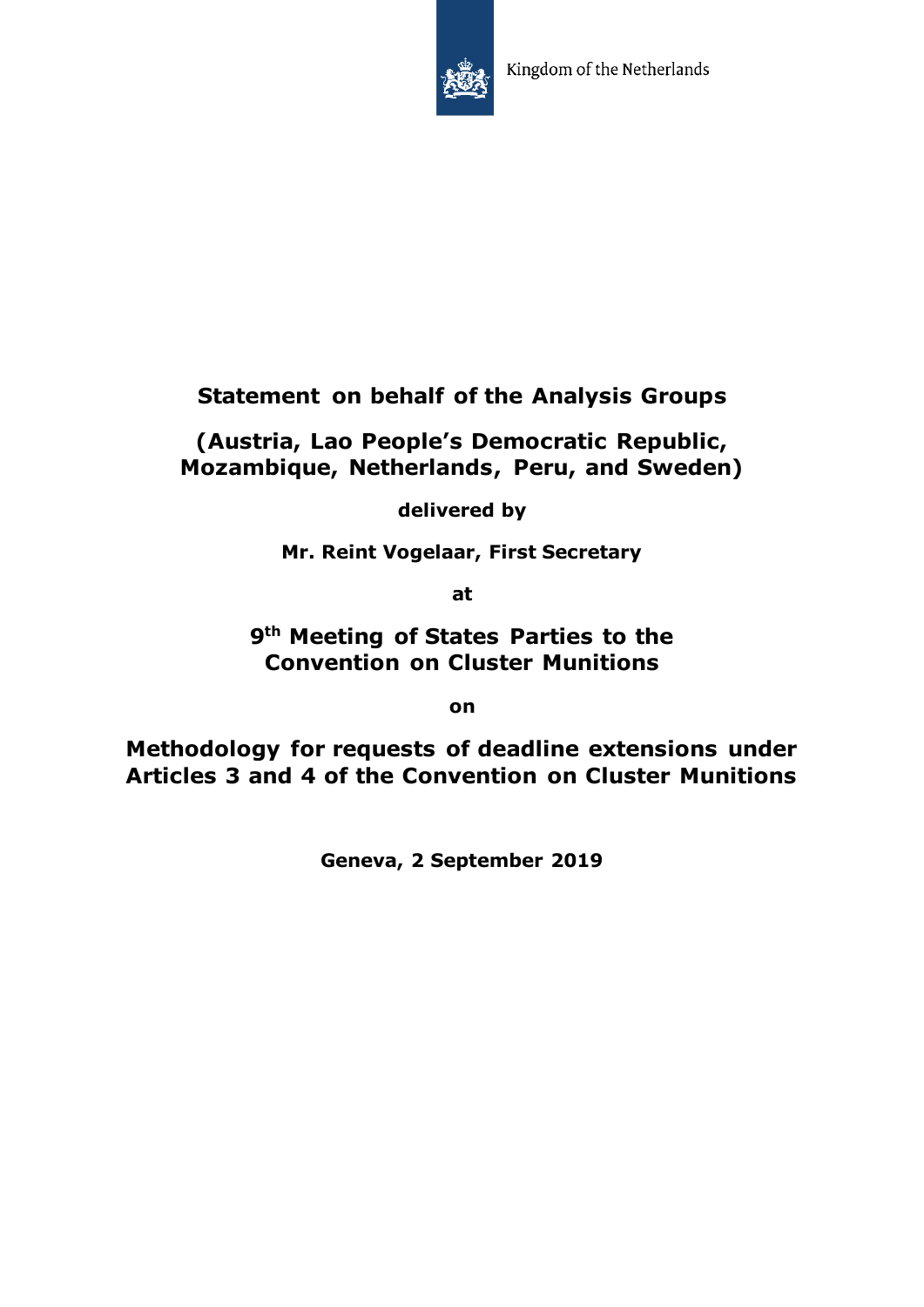## Mr President, Excellencies, ladies and gentlemen

On behalf of the Analysis Groups, I have the honour to present to you the Methodology for requests of deadline extensions under Articles 3 and 4 of the Convention on Cluster Munitions as contained in document CCM/MSP/2019/12 submitted by Sweden and the Netherlands.

In my presentation, I will briefly outline how the methodology was developed, before going through the most salient points of the methodology itself.

Following the decisions by the  $8<sup>th</sup>$  Meeting of States Parties, on the adoption of the Guidelines for the Convention on Cluster Munitions Article 3 Extension Requests and the Guidelines for the Convention on Cluster Munitions Article 4 Extension Requests, as contained in annex II and annex III of the final report of last year (CCM/MSP/2018/9), the two so-called *ad hoc* Analysis Groups were established. One Analysis Group for article 3 extension requests and a second Analysis Group for article 4 extension requests.

The Analysis Groups were mandated by paragraph 11 of both aforementioned guidelines to: *"create a methodology, to be presented to and adopted by the Coordination Committee, which will be used for all future requests, in order to ensure a uniform approach to all requests. The methodology created will be incorporated into these guidelines, to be presented to States Parties for adoption at the next MSP or Review Conference."*.

On the basis of this mandate, and with the view of developing a uniform approach for all requests, the Analysis Groups have developed one methodology to be used for both article 3 and article 4 extensions requests.

In developing this methodology, the Groups have looked to methodologies and best practices of other conventions, most notably the Anti-Personnel Landmine Convention (APLC). Following the preparation of a first draft of the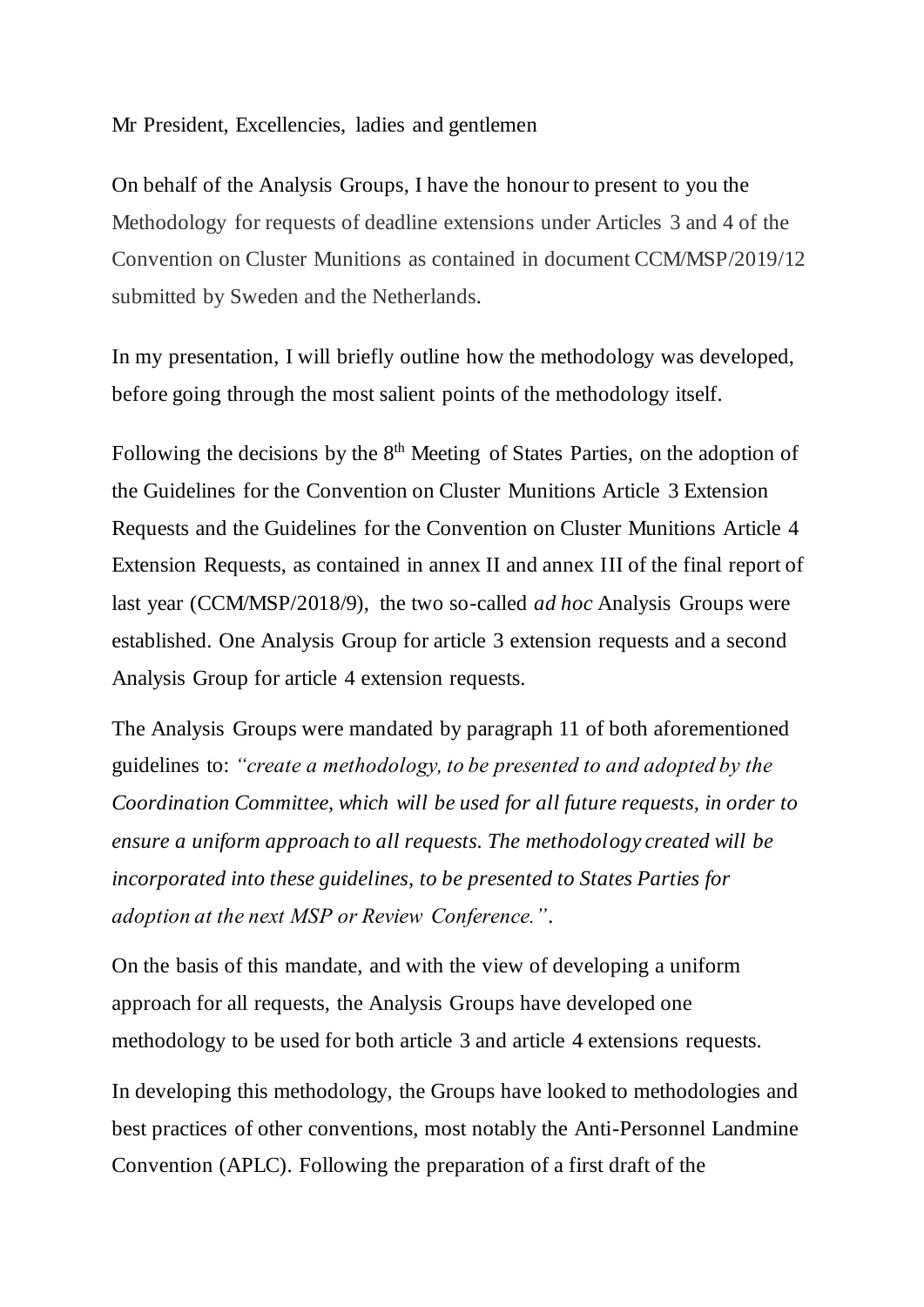methodology by the Group, feedback was requested from organizations and bodies with expertise relevant to the Convention. These included the implementation support units of the CCM and the APLC, the International Committee of the Red Cross, the Geneva International Centre for Humanitarian Demining, and the Cluster Munition Coalition among others. The Analysis Groups would like take this opportunity to thank these organizations and bodies for their valuable support and expertise in developing the methodology.

In line with the mandate received from the  $8<sup>th</sup>$  MSP, the methodology, that is before you, was presented to the CCM Coordination Committee on 17 January 2019, where it was formally adopted to be used for the first extension requests received this year. Subsequently, this methodology was submitted to the 9<sup>th</sup> MSP for adoption and hence this introduction.

Mr President, Excellencies, ladies and gentlemen,

Allow me now briefly to go through the most salient points of the methodology.

The methodology consists of two parts. Part one contains the elements of the methodology as developed by the Analysis Groups to guide the overall work of the Groups. Part two, consists out of two annexes, containing the checklists developed for the analysis of article 3 and article 4 extension requests.

Starting with the elements of the methodology Section A, these two para's set out the pre-analysis efforts of an extension request, which help to ensure that extension requests are received on time as well as to ensure that all required information is contained in the initial request. Let me highlight here the role of the Implementation Support Unit, which plays a crucial role in supporting the Analysis Groups in all phases of the process and is therefore recognized as the *de facto* member of the Analysis Groups as noted in paragraph 3.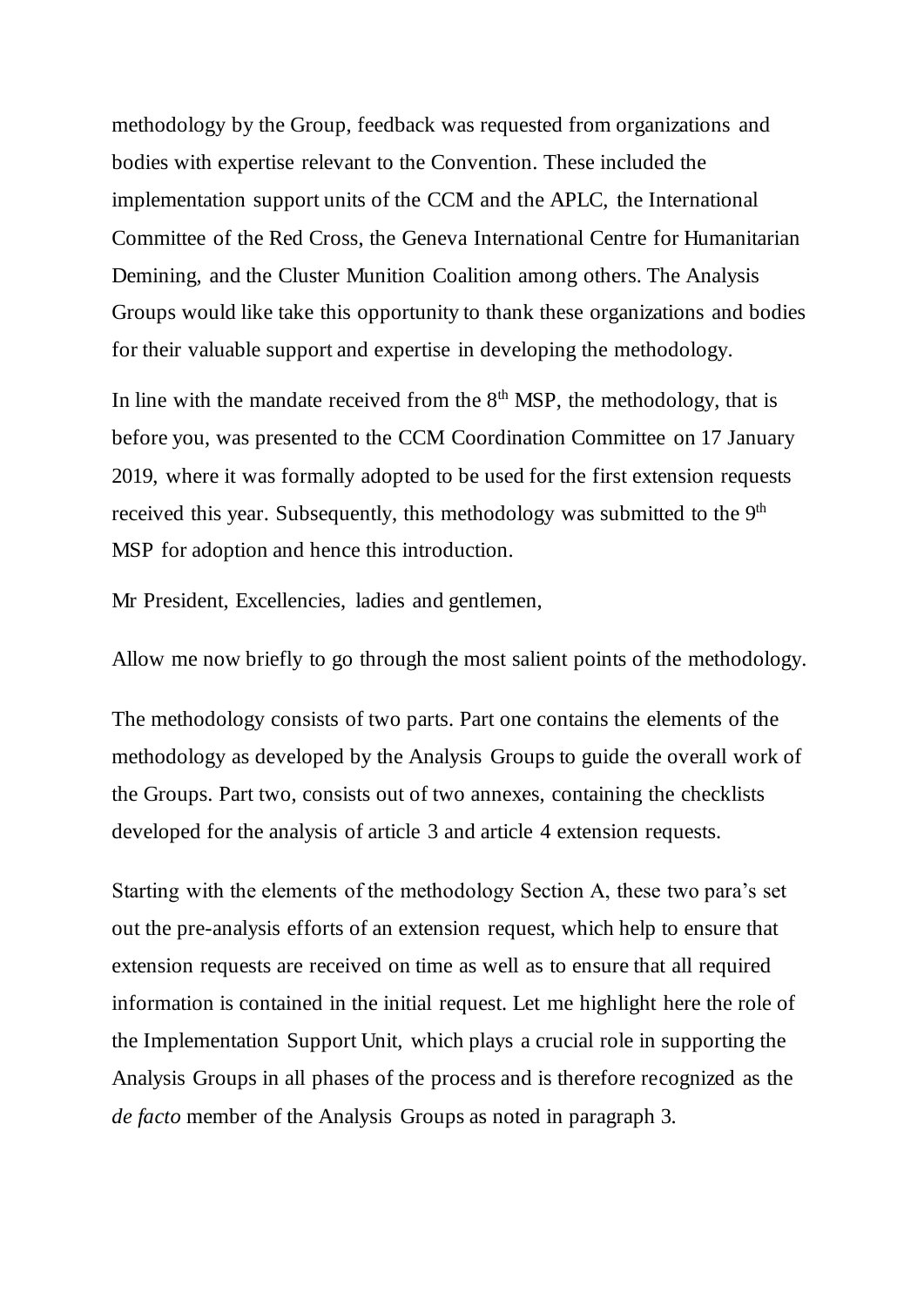Section B deals with the possibility for the Analysis Group to make use of organizations and agencies that can bring relevant expertise. Since the extension requests also contain legal and technical information related to the clearance and destruction of cluster munition remnants as well as stockpile destruction, external expertise may be required as this expertise may be lacking among the members of the Analysis Groups.

Section C provides guidance on situation, where there is or might be a conflict of interest and provides the President with a mandate to deal with situations in which there are any uncertainties with regard to a possible situation of conflict of interests.

The next section, section D provides the Analysis Groups with the possibility of further developing tools for the conduct of their tasks under the supervision of the Coordination Committee. After all, practice makes perfect and practical experience with this methodology could help in to identify points of improvement in the future.

Section E provides guidance on the engagement between the requesting State Party and the Analysis Groups. The Analysis Groups are of the view that a continued dialogue between the State Party and the Analysis Groups will lead to the best results for the requesting State Parties and the Convention as a whole. Through the dialogue feedback can be provided, issues can be clarified and improvements to the request can be made.

Section F provides further guidance on the timelines for the Analysis Groups, in line with the suggested timelines contained in the aforementioned Guidelines agreed last year and contained in Annex II and III of CCM/MSP/2018/9. Through these timelines, both the Analysis Groups, as well as the requesting State Party, will have sufficient time to consider the extension request, engage